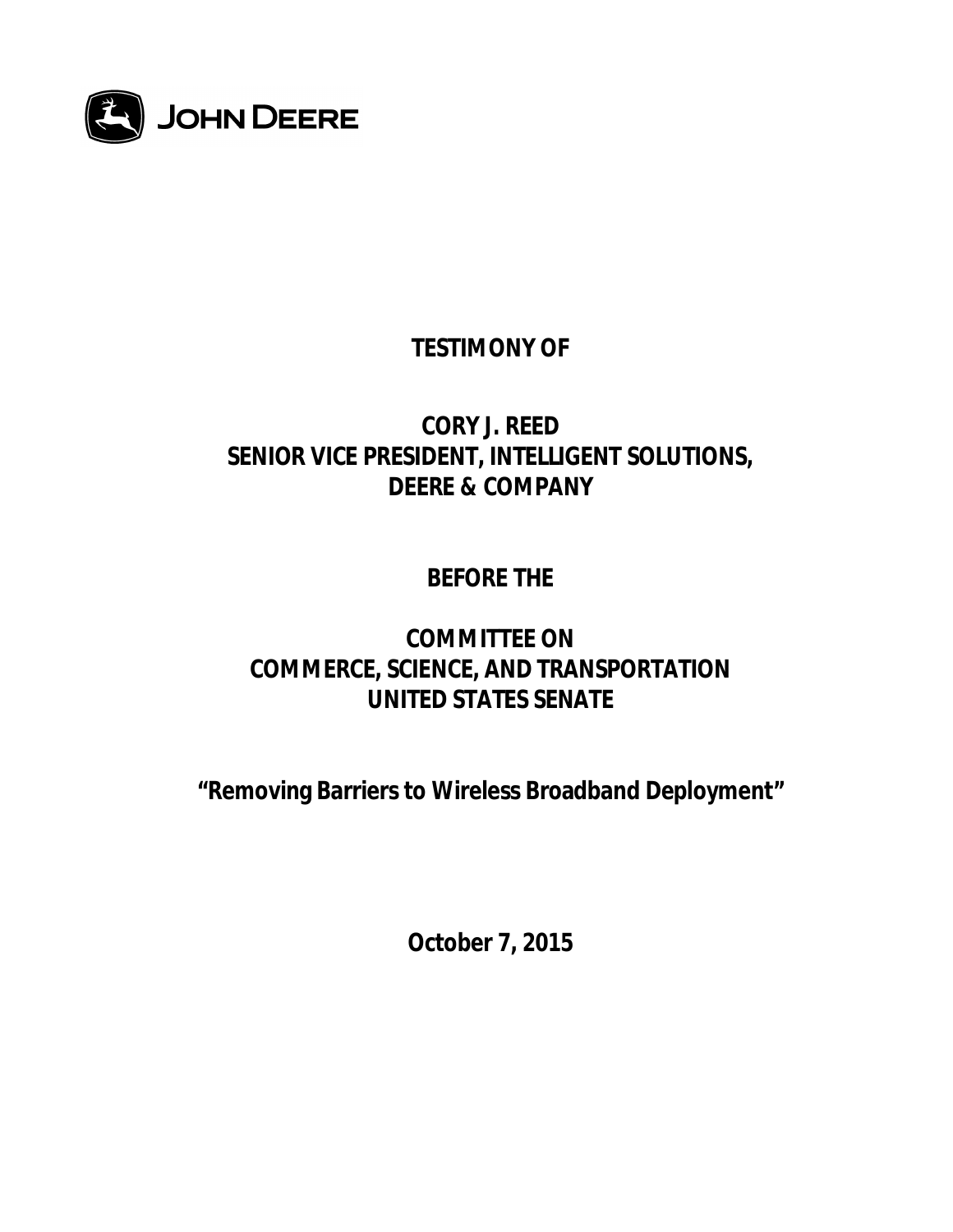#### **TESTIMONY OF Senior Vice President, Intelligent Solutions, Deere & Company**

### **BEFORE THE COMMITTEE ON COMMERCE, SCIENCE, AND TRANSPORTATION**

**"Removing Barriers to Wireless Broadband Deployment"**

Chairman Thune, Ranking Member Nelson, and members of the Committee, thank you for holding this important hearing and for the opportunity to testify today on behalf of Deere & Company. John Deere is a global leader in the manufacture of agricultural, construction, turf and forestry equipment. Deere provides advanced agricultural and other equipment and services to customers that cultivate, harvest, transform, enrich and build upon the land to meet the world's dramatically increasing need for food, fuel, fiber and infrastructure. Deere has been providing innovative equipment and services to customers since 1837, and today, is pioneering state-of-the-art data and information solutions designed to greatly enhance productivity and sustainability.

 This topic is of central importance to the economic vitality of the nation's rural communities, generally, and to the agricultural sector, in particular. Today, access to mobile broadband services is an essential component of a healthy and growing national economy. Rapid developments in broadband technology have not only opened unprecedented opportunities for economic activity, but also for education, health care services and cultural development. Despite the remarkable nationwide growth and innovation in broadband and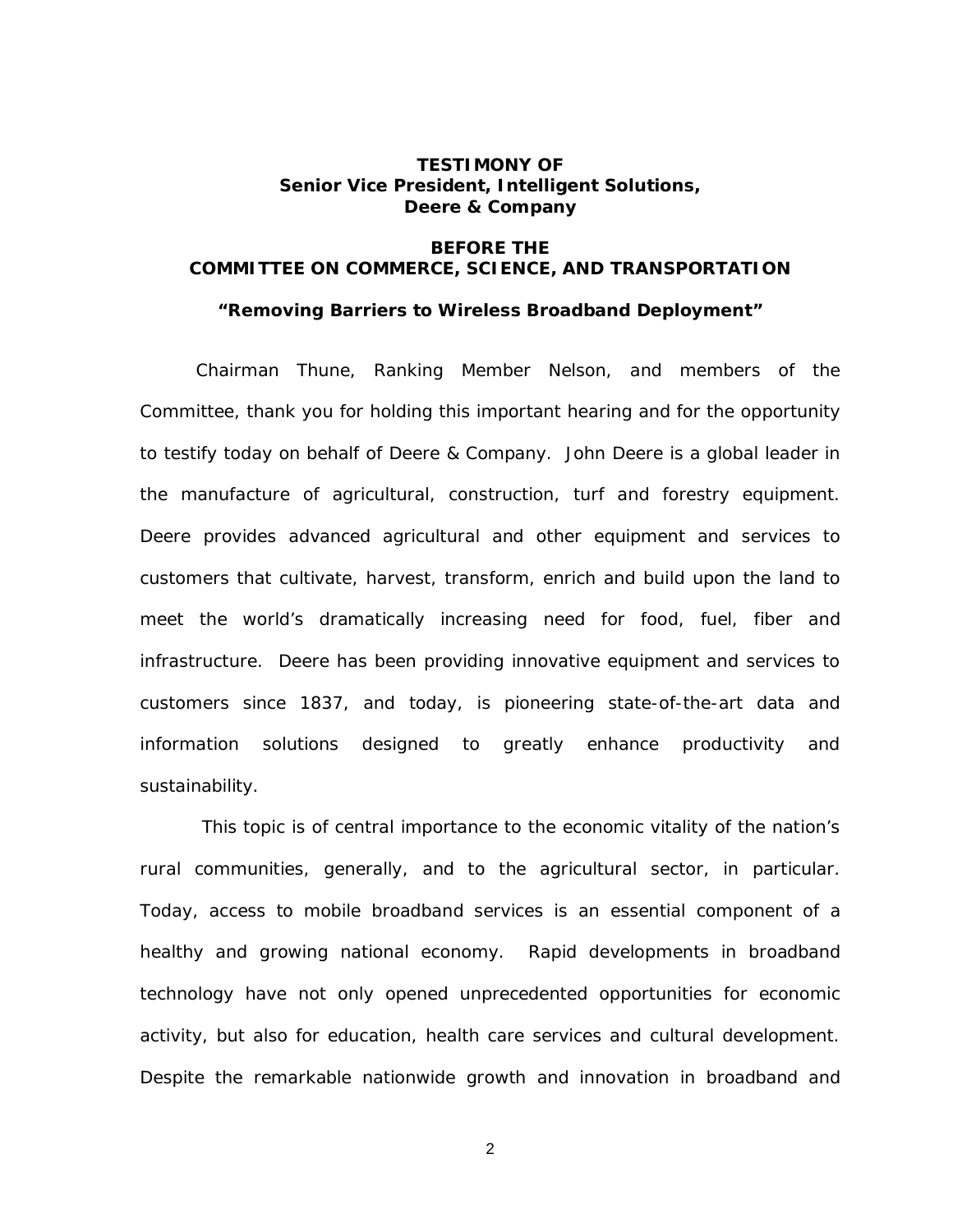advanced technologies, however, too many rural communities in the United States lag significantly behind in access to those technologies and the extraordinary benefits that they can bring.

We at John Deere are acutely aware of this technology gap and the special difficulties it presents for the agricultural sector. The challenging economics of farming and the need to meet long-term demand have transformed agriculture in the U.S. and many other countries into a technologydriven sector increasingly dependent on access to broadband. The "Internet of Things" in rural America includes not only smart meters and smart appliances, but also smart tractors, combines, and production systems. In fact, the rapid adoption of information technologies and services across the agricultural economy today is no less significant than was the introduction of mechanization to farming almost 100 years ago.

Deere greatly appreciates this opportunity to discuss with the Committee the urgent need that we see for actions that will promote rapid deployment of broadband facilities and services in the agricultural sector. I am pleased to share several recommendations for steps that can be taken to bridge the gaps between those that have access to broadband and those that do not.

**I. Rural Broadband Programs Must Make Deployment in Agricultural Areas a Priority to Address the Expanding Needs of American Farmers and Rural Communities**

Megatrends in the today's global agricultural sector make accelerated deployment of expanded broadband systems and services critical. Farmers are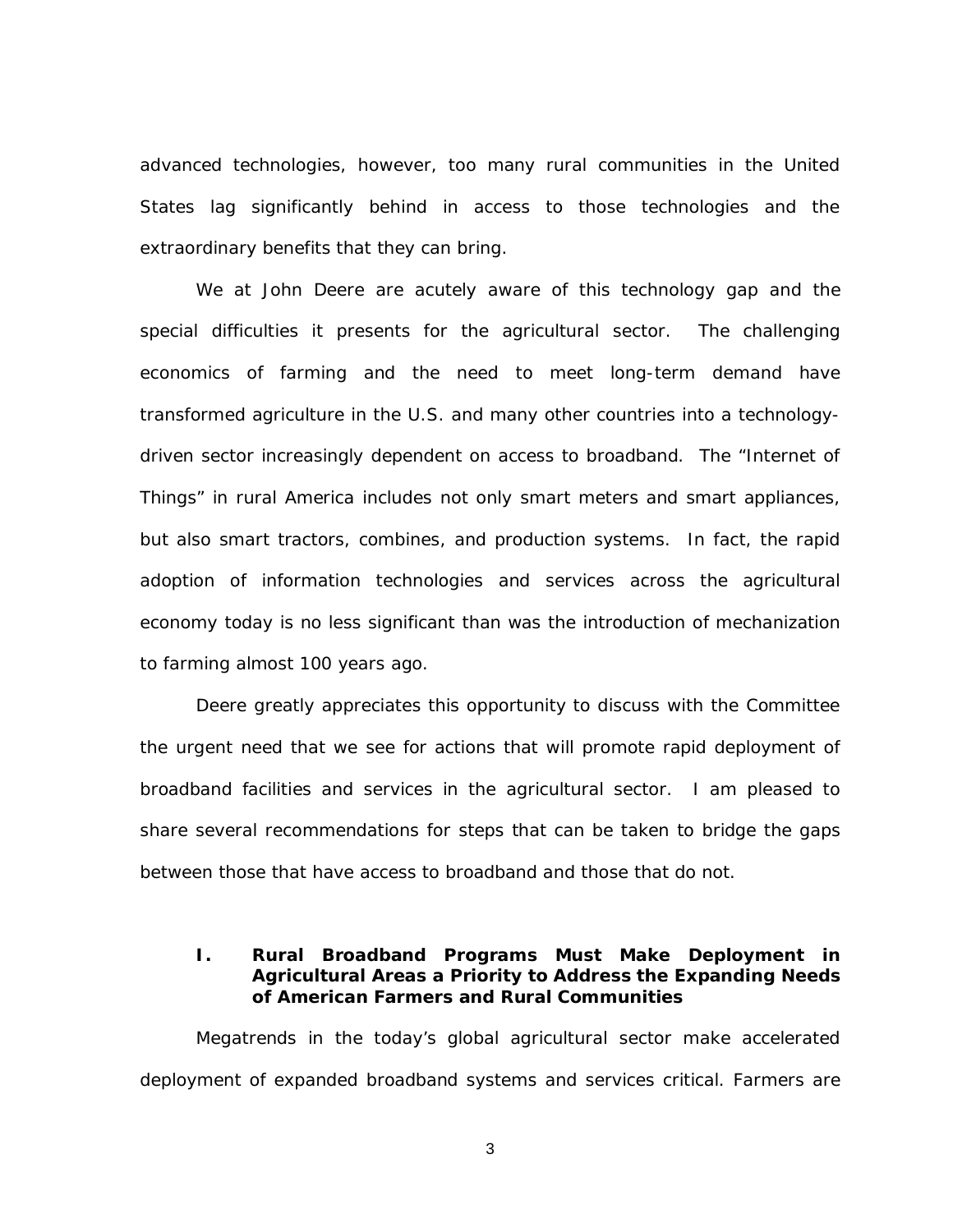compelled by long-term demand to sustain unprecedented high levels of productivity by carefully managing costs while increasing yields from a finite amount of land. World population is projected to climb from approximately 7 billion today to more than 9 billion by 2050. This means that every hour, there are an additional 9,000 new mouths to feed globally, which equates to roughly enough new people to fill Washington Nationals Park more than five times each and every day. As incomes around the world rise, animal protein becomes a larger component of average diets. This, in turn, generates greater demand for grains. In most of the world there is a rising trend in farm sizes, scale and specialization as economies develop. Environmental sustainability and compliance is a growing challenge, and the supply of skilled labor for agriculture is not enough to meet the demand.

The stakes for the future of the Ag sector are high. Agriculture and agriculture-related industries contributed \$789 billion to the U.S. gross domestic product (GDP) in 20[1](#page-3-0)3, a 4.7-percent share.<sup>1</sup> The agricultural economy extends to a wide range of other sectors that contribute added value to the economy. In 2013, 16.9 million full- and part-time jobs were related to agriculture—about 9.2 percent of total U.S. employment. Direct on-farm employment provided over 2.6 million of these jobs. Employment in related industries supported another 14.[2](#page-3-1) million jobs. $<sup>2</sup>$ </sup>

<span id="page-3-0"></span>1 *See* USDA, Ag and Food Sectors and the Economy, available at: [http://www.ers.usda.gov/data-products/ag-and-food-statistics-charting-the-essentials/ag-and-food](http://www.ers.usda.gov/data-products/ag-and-food-statistics-charting-the-essentials/ag-and-food-sectors-and-the-economy.aspx)sectors-and-the-economy.aspx. 2

<span id="page-3-1"></span>*See id.*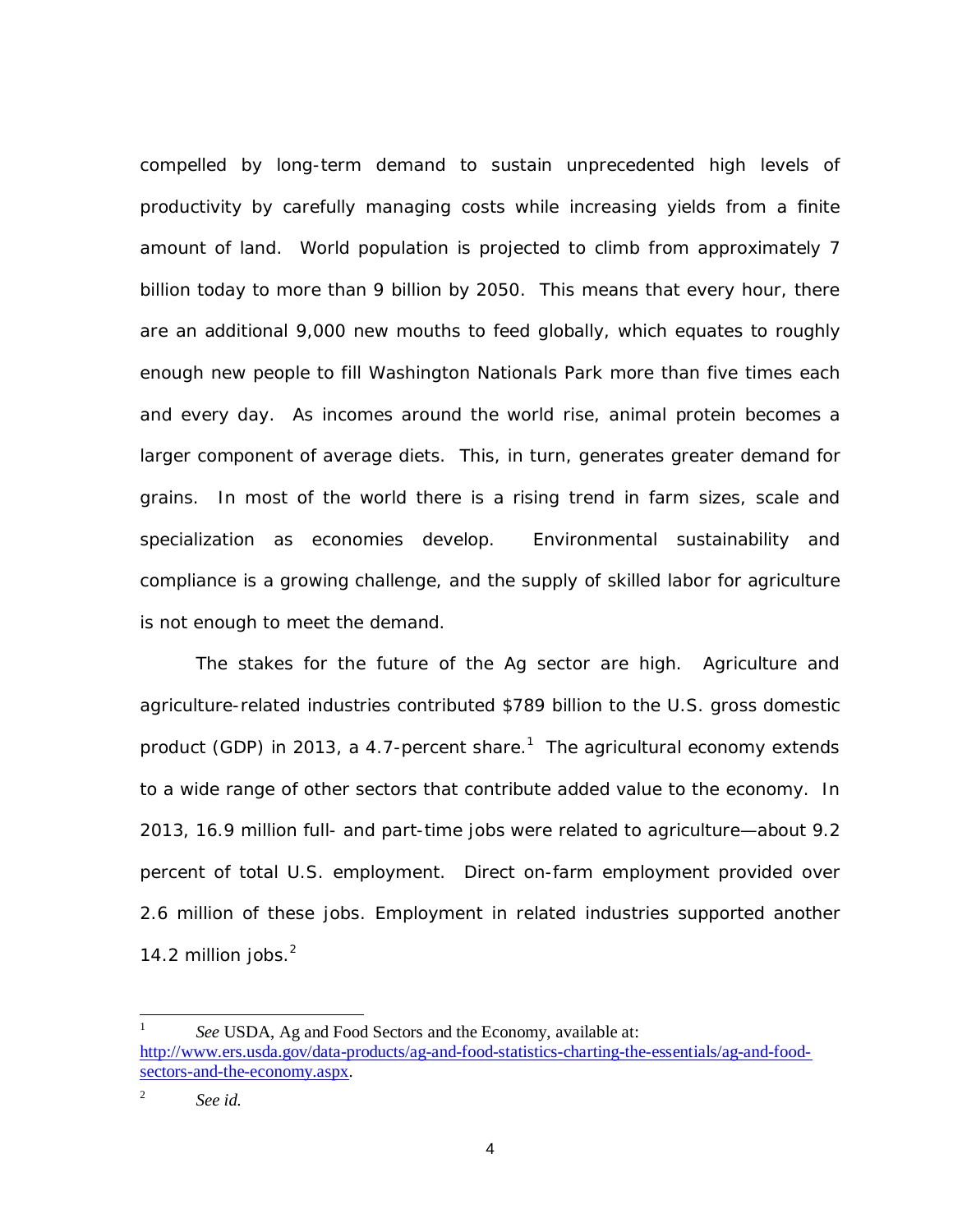While the U.S. economy is now in its sixth year of recovery from recession, it remains fragile in some aspects, especially in rural areas. Urban employment now exceeds pre-recession levels but rural employment persists at levels well below its 2007 peak. $3$  Rural populations have declined over the last severalyears, and 779 rural counties continued to lose jobs in 2014.<sup>4</sup> The population, economic and employment pressures in rural America continue to affect the agricultural sector. Between 2007 and 2012, the number of U.S. farmsdecreased by 4.3%. $5$  One important bright spot in today's rural areas is increased productivity, arising from technology innovation and adoption that has fueled growth in U.S. agriculture.<sup>6</sup>

#### **II. Broadband Deployment Policies Must Include Mobile, as Well as Fixed Services**

The impacts of these megatrends are an everyday reality for American farmers who face constant pressure to improve efficiency, environmental stewardship, and output. For this purpose, farmers look to advanced smart farming technology solutions, including solutions that take advantage of mobile and fixed broadband access. Today, producers are able to farm to within a few centimeters of accuracy thanks to innovative GPS-enabled positioning systems

<span id="page-4-0"></span><sup>3</sup> *See* USDA, Rural America at a Glance, 2014, at 1, available at: [http://www.ers.usda.gov/media/1697681/eb26.pdf.](http://www.ers.usda.gov/media/1697681/eb26.pdf)

<span id="page-4-1"></span><sup>4</sup> *See id.* at 1.

<span id="page-4-2"></span><sup>5</sup> *See* USDA, Preliminary Report Highlights, U.S. Farms and Farmers (Feb. 2014), available at: [http://www.agcensus.usda.gov/Publications/2012/Preliminary\\_Report/Highlights.pdf.](http://www.agcensus.usda.gov/Publications/2012/Preliminary_Report/Highlights.pdf)

<sup>6</sup> See USDA, Agricultural Productivity, available at: [http://www.ers.usda.gov/topics/farm](http://www.ers.usda.gov/topics/farm-economy/agricultural-productivity.aspx)economy/agricultural-productivity.aspx.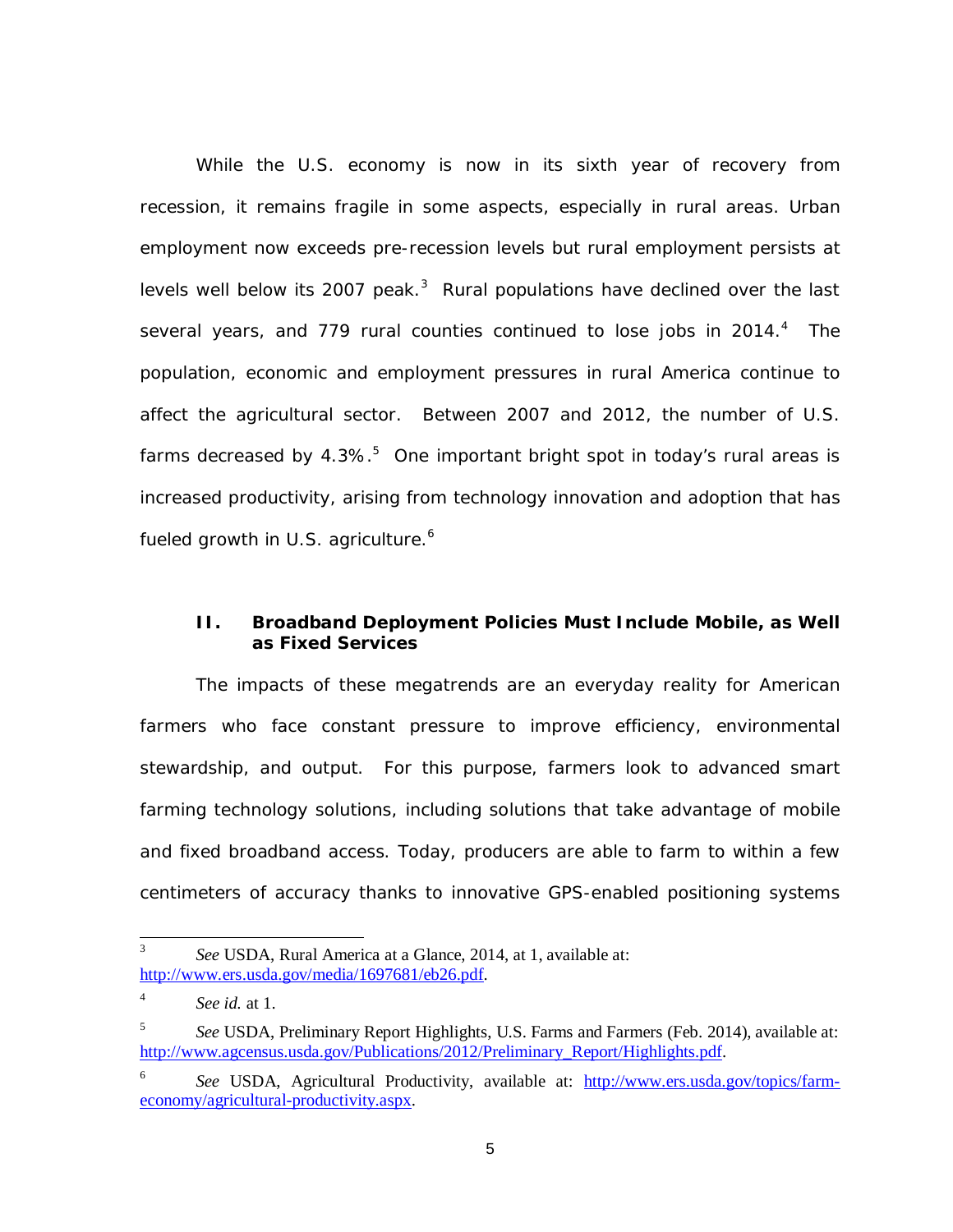that are now standard on virtually all modern farming equipment, as supplemented with data available from satellite signals. Using these high precision techniques, advanced agricultural equipment and services now include technology that provides real-time agronomic data that can be analyzed to optimize the precise amount of seed, fertilizer and pesticides needed, reduce costs for fuel, labor, water, and identify best practices for fields in a given location. (Deere's Precision Ag Technologies, for instance, gives farmers access to detailed agronomic information in the field essential for improved decisionmaking with respect to managing costs and recourses.)

Where possible, producers using these precision agriculture techniques communicate via high-speed wireless broadband with customers and vendors, follow commodity markets, obtain real-time information on field conditions, weather and other environmental factors, and manage fleets and regulatory compliance. With access to mobile broadband services, farmers can also employ innovative machine-to-machine ("M2M") operations in the field and machine-tofarm ("M2F") from the field that enable producers to make significant improvements in real-time productivity and cost management.

Today these technologies are making an enormous contribution to improved used of limited resources, regulatory compliance and Ag sustainability. Precision technologies are enabling more efficient, prescriptive use of soils, water, fertilizer, herbicides and fuel by allowing producers to tailor farming practices and applications to the specific conditions of an individual field.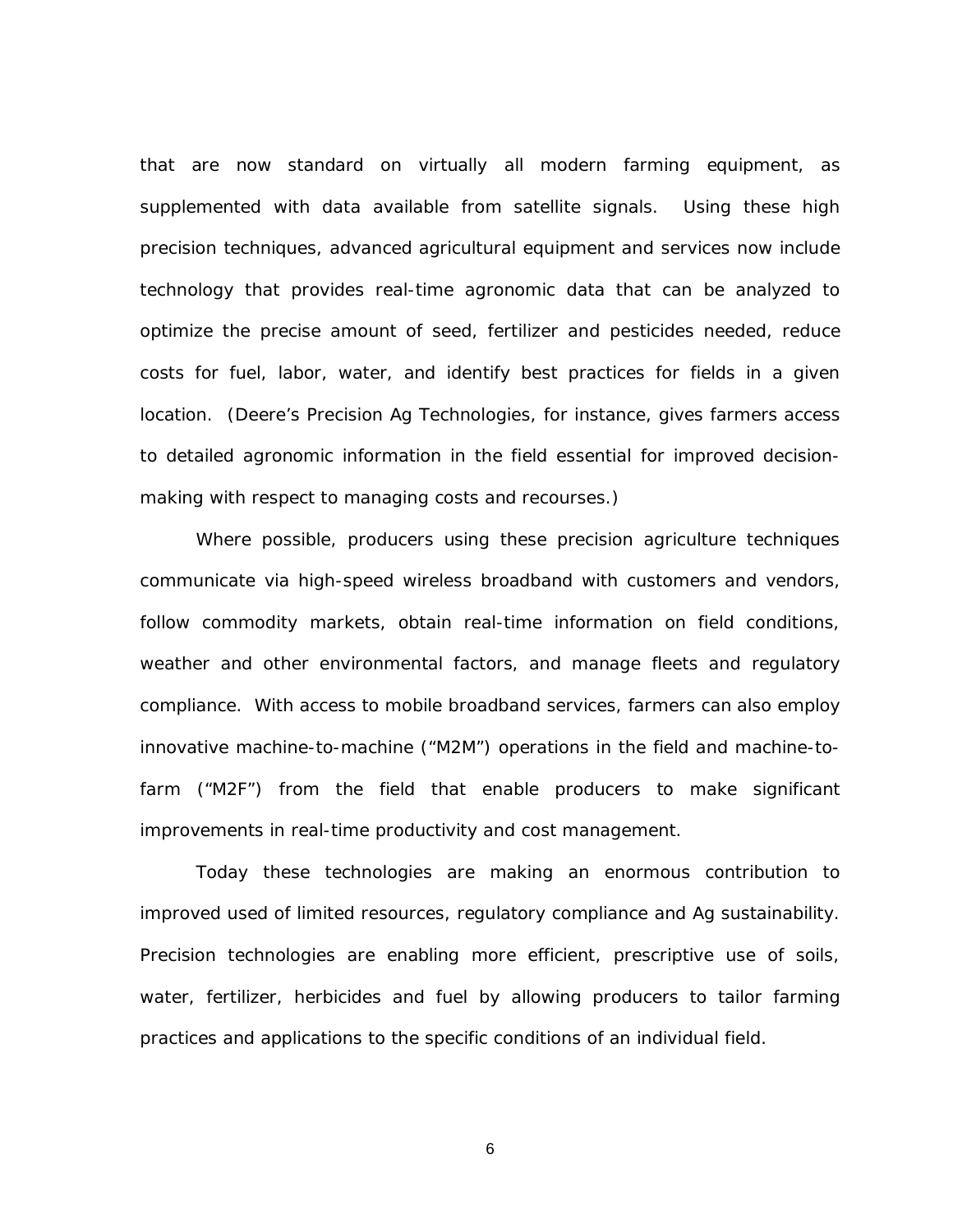For example, when the farmer leaves his field in the fall, he is able to share harvest yields directly and immediately with trusted agronomist advisors. This helps the advisor to prescribe the appropriate amount of nutrients to be added back to the soil, based only on what the farmer took off at harvest, and ensure those nutrients are added and incorporated before winter. The farmer can also make decisions on which seeds to buy for next year, taking advantage of early order price discounts. By reducing inputs, improving resource management, minimizing land impacts and lowering costs, these technologies are delivering the promise of sustainability on the farm.

The economic impact of these technologies is significant. According to recent reports, data-driven decisions about irrigation, fertilization and harvesting can increase corn farm profitability by \$5 to \$100 per acre, and a recent 6 month pilot study found precision agriculture improved overall crop productivity by  $15\%$ .<sup>[7](#page-6-0)</sup>

We must take steps now to bridge the gap between rural broadband availability and urban and suburban broadband availability. Mobile services, not only wireline fixed services, are essential to broadband deployment in rural and remote areas where infrastructure, land acquisition, and right-of-way costs are higher on a per capita basis than that of urban and suburban areas. To enable real-time sharing of data and communications, including in the context of

<span id="page-6-0"></span><sup>7</sup> *See* Kurt Marko, Forbes, Precision Agriculture Eats Data, CPUC Cycles: It's a Perfect Fit for Cloud Services (Aug. 25, 2015), available at: [http://www.forbes.com/sites/kurtmarko/2015/08/25/precision-ag-cloud/.](http://www.forbes.com/sites/kurtmarko/2015/08/25/precision-ag-cloud/)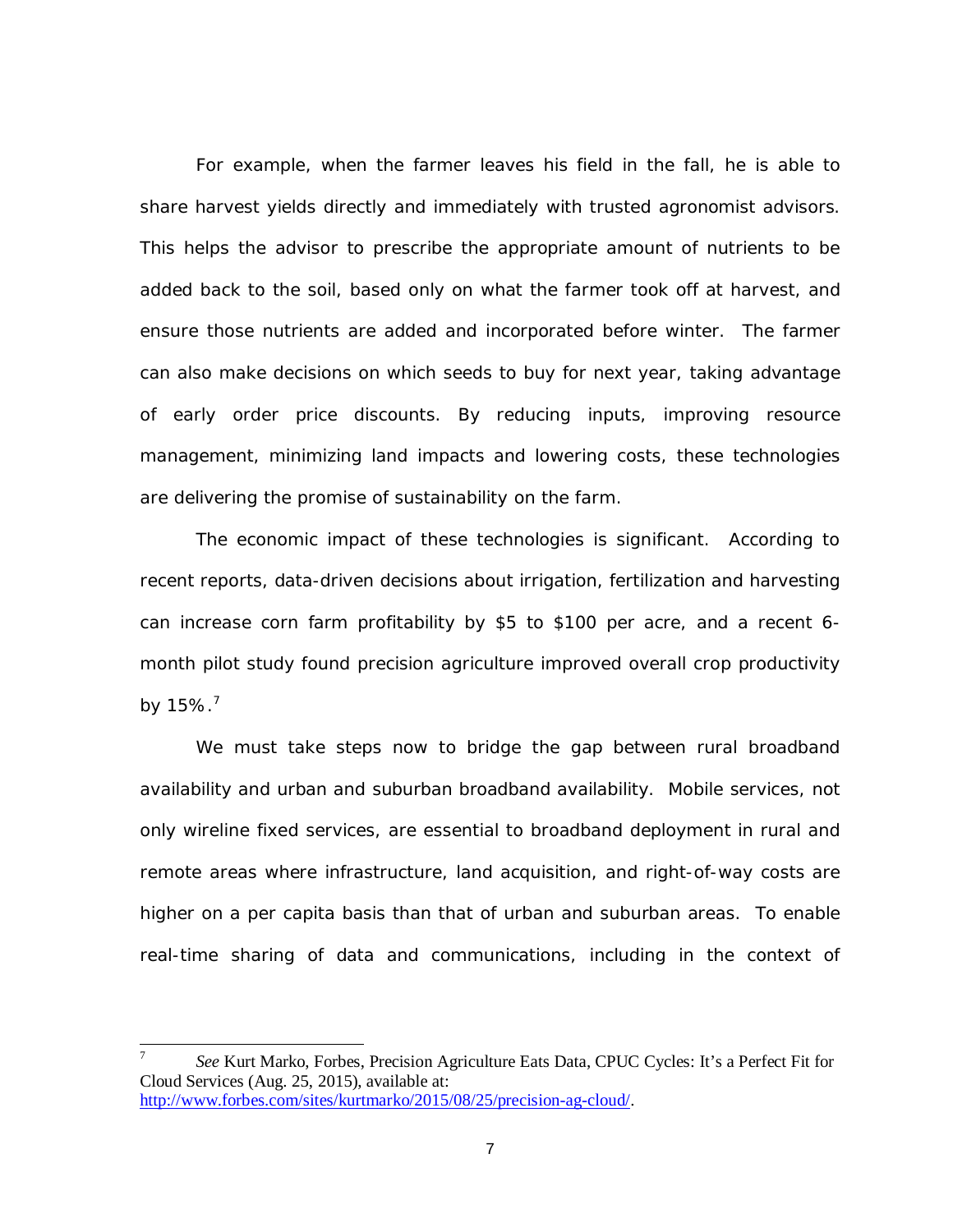innovative M2M and M2F interactions, precision agriculture technology requires access to both reliable mobile and wireline broadband services.

However, the harsh reality in the rural U.S. is that there is a significant lack of access to adequate mobile and fixed broadband coverage in the fields where agricultural equipment operates. Today, many John Deere customers are challenged by this lack of adequate mobile coverage. Deere's JDLink™ data service, for example, currently relies on the cellular telephone network to transmit telemetric machine operation data. The lack of coverage needed for these solutions to transmit telemetric data from the machines, already a concern, will only become more problematic as data volumes increase. In rural areas where farm machines operate today, JDLink™ data transmissions have a 70% successful call completion rate. Without significant improvements in cell coverage in agricultural areas, Deere expects that this figure could drop to about 50% in two to three years as agricultural demand for wireless broadband services increases. For these reasons, Deere supports the retention and even expansion of the FCC's Mobility fund and other funding sources as well as infrastructure policies and rules aimed at supporting expansion of rural mobile services.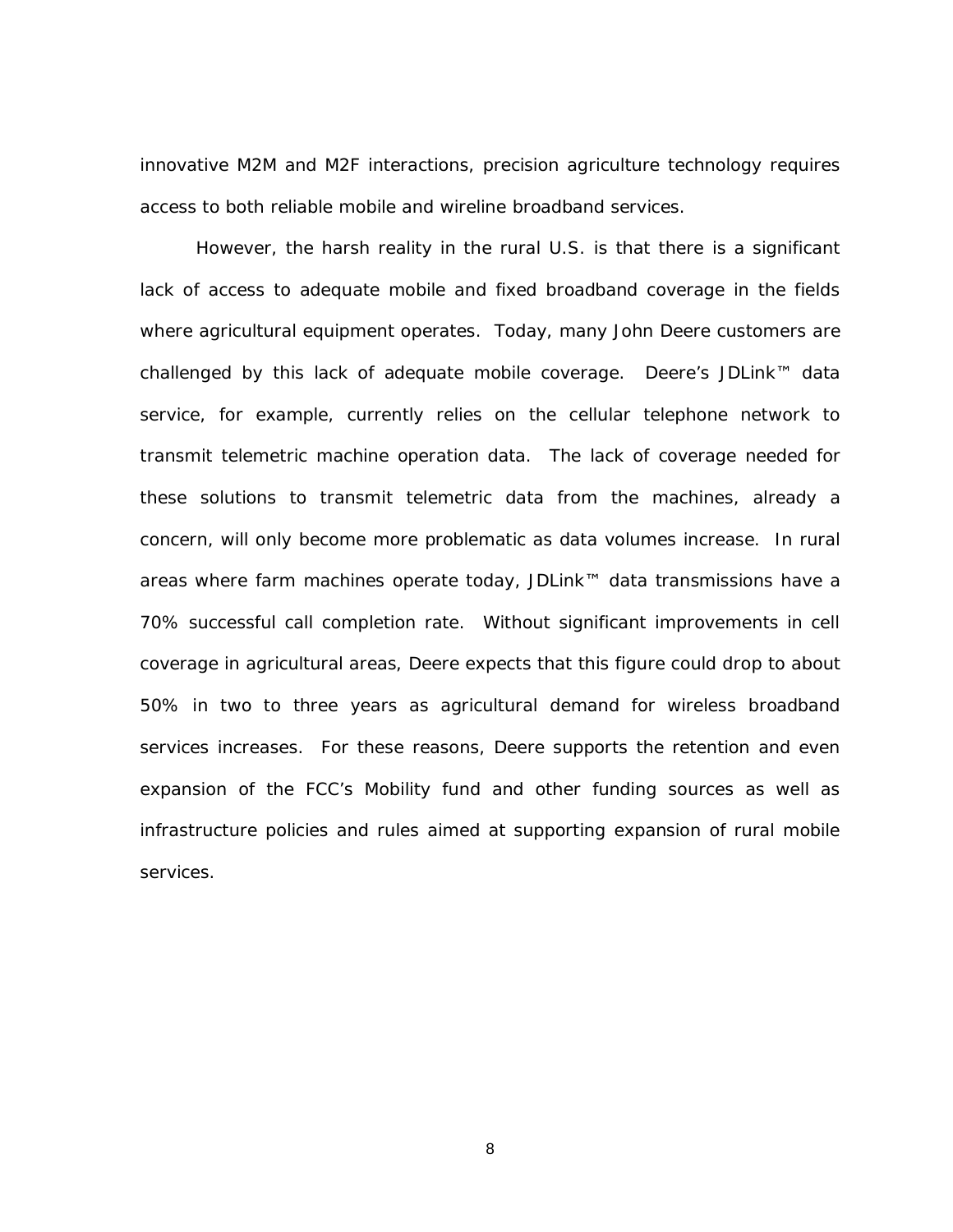**III. Deployment Policies and Programs Should Assess Broadband Coverage Goals Based on Geographic Area and Functional Use; Croplands Require Coverage and Farms Should be Treated as Anchor Institutions**

Deere believes it is time for federal agencies with broadband deployment mandates to view broadband availability through an expanded lens -- one that incorporates a geographic and functional usage metric aimed at advancing broadband deployment to industries and economic activities where access to this key input has fallen behind. Broadband access in active croplands, in particular, should be included as a metric in identifying areas of need and farm operations should be treated as "anchor institutions" for the purposes of existing support programs. While fixed broadband has penetrated the residential and business areas of many rural communities, the cropland areas where farming is done lags far behind in adequate mobile broadband access. Yet agricultural operations are no less important to the economic vitality of these same communities than are those commercial entities served by fixed broadband. By supporting increased wireless broadband deployment in areas where most farming operations occur (*i.e.*, in the fields), rural communities and the U.S. economy will benefit through increased economic growth, improved environmental stewardship, and enhanced food security.

Historically, federal funding programs at the FCC, NTIA and USDA aimed at spurring broadband deployment have focused on enabling last-mile connections to residential consumers and "anchor institutions," defined generally to include healthcare providers, schools, and libraries, as well as middle-mile facilities that enable last-mile connections to these ends. This assessment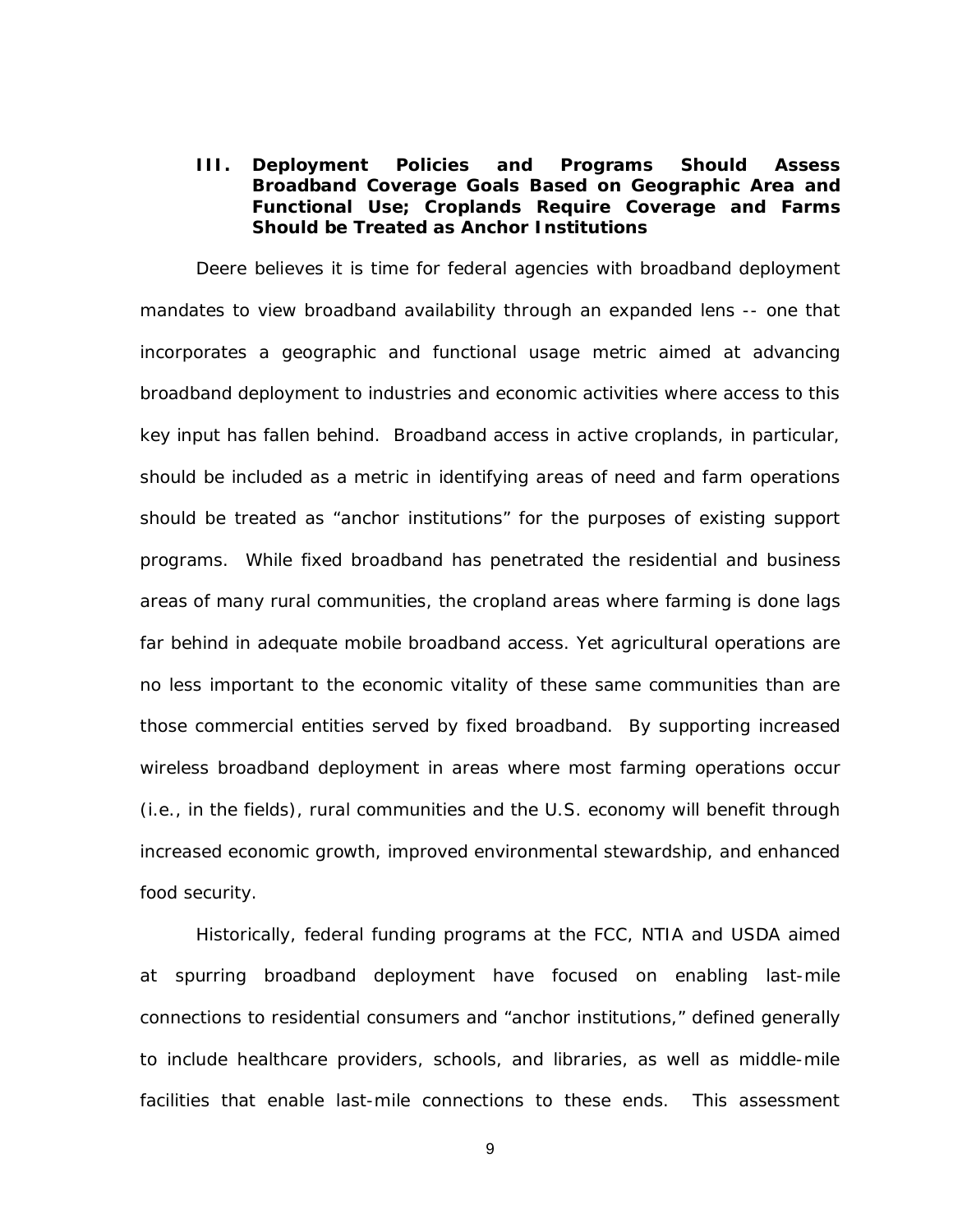framework overlooks significant geographic and functional-use areas of broadband demand and coverage, and the benefits that deployment to such unserved and underserved areas can create. Large swaths of agricultural land in the United States -- where people do not reside, but where they work and contribute to the rural and national economy -- are wholly lacking broadband coverage.

To address this gap, broadband access in active croplands (and farm buildings) should be included as a metric for identifying areas of need. There are a number of ways that "cropland" coverage can be assessed including by using the USDA's GIS data for crop operations or the US geological Survey's (USGS) Land Use classification.

It should be noted that farms represent a significant center of rural commercial activity. Owners, employees, buyers and vendors all conduct business in farm facilities and thus are important locations in rural communities. On that basis, as "anchor" institutions, farm operations should be given priority in implementing rural broadband support programs.<sup>[8](#page-9-0)</sup>

Deere also recommends that government broadband support programs should count machine-to-machine mobile broadband transmissions, by agricultural equipment in the field and associated operators' mobile devices,

<span id="page-9-0"></span><sup>8</sup> Although the USDA reports that sixty-seven percent (67%) of U.S. farms had Internet service (DSL, wireless, cable, and satellite) in 2013, compared with sixty two percent (62%) in 2011 these figures do not reflect connectivity acreage under active crop production and whether the access that is being detected to the farmhouse is in fact sufficient to support today's smart farming operations. *See* USDA, NASS, *Farm Computer Usage and Ownership* (Aug. 2013), available at: [http://www.nass.usda.gov/Publications/Methodology\\_and\\_Data\\_Quality/Computer\\_Usage/08\\_2013/f](http://www.nass.usda.gov/Publications/Methodology_and_Data_Quality/Computer_Usage/08_2013/fmpc0813.pdf) mpc0813.pdf.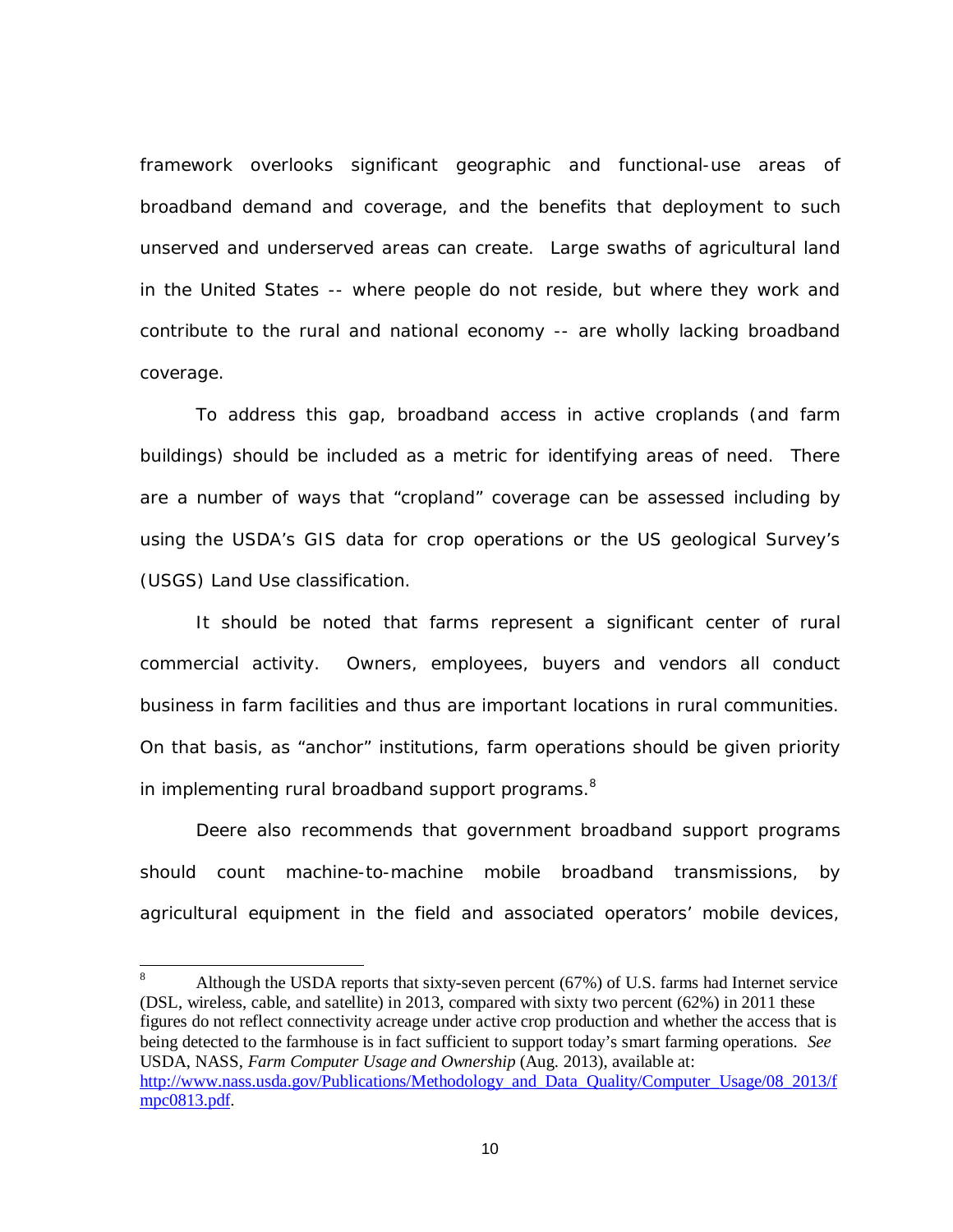when assessing the status of mobile broadband deployment. By counting the number of machines with modems working the 300+ million acres of cropland in the United States, program administrators will have better information to more accurately assess the availability and lack of availability of advanced broadband services in rural areas, and can then consider targeted ways to strengthen funding to those rural areas of the country that need it most. Counting only rural populations fails to account for the growth in modems imbedded in agricultural machinery or the economic impacts of the Ag sector.

### **IV. Funding Programs Need to Be Updated and Expanded**

Deere endorses the expansion of the Universal Service Fund (USF) to include backhaul capacity and a variety of middle-mile projects. Effective rural broadband service requires backhaul capacity to keep up with expanding broadband demand. Further, all providers should be eligible to receive support for middle-mile facilities that support wireline backhaul for mobile broadband, not just for middle mile facilities that support wired last mile connections.

We should also allow USF support for standalone broadband services not tied to traditional telephone services. The widespread availability of standalone broadband service will give consumers greater choice in service and providers and will avoid rules that effectively force consumers to purchase services they do not want.

### **V. Infrastructure Policies Should be Evaluated to Promote Rural and Agricultural Access to Broadband**